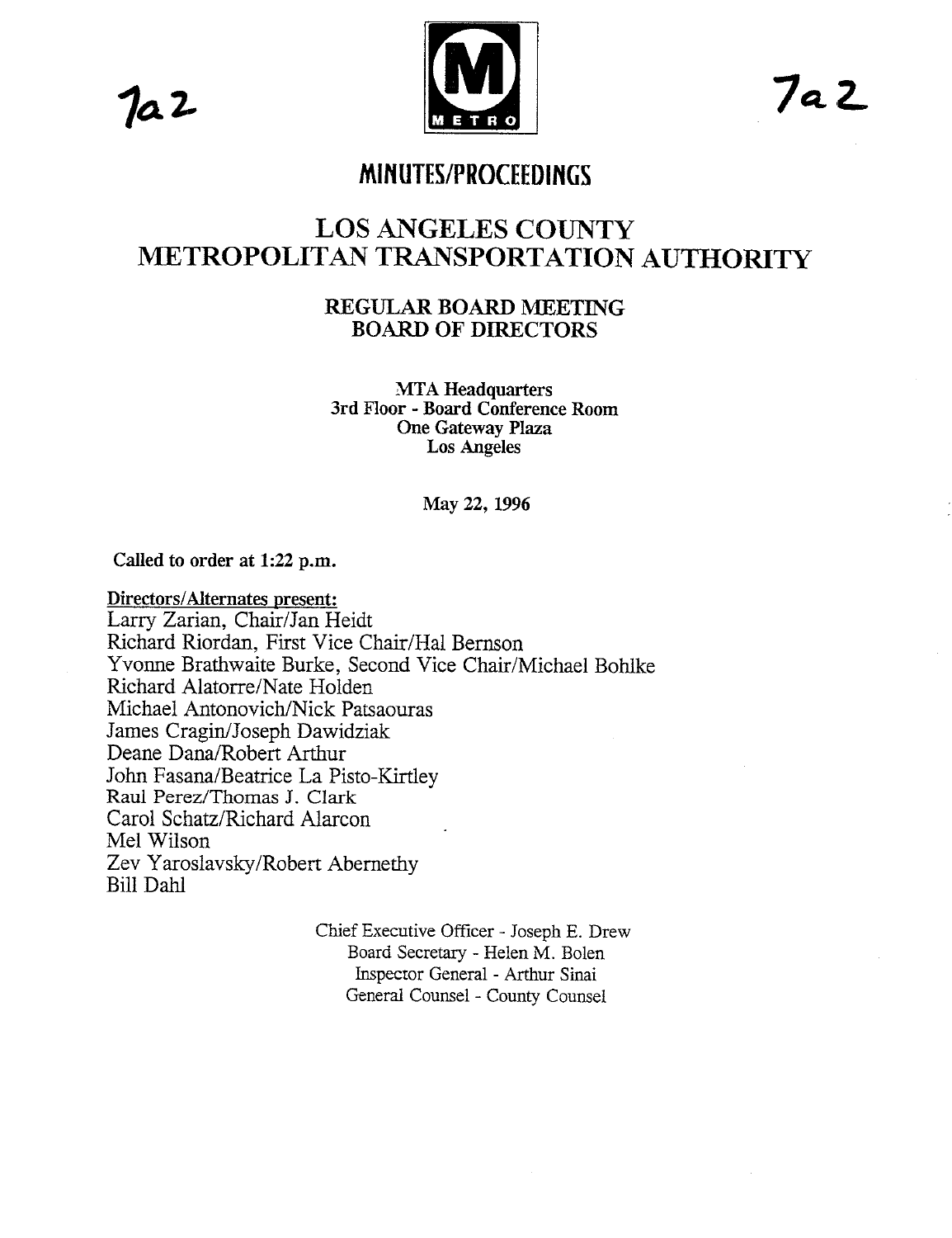### **i. CLOSED SESSION**

- A. Conference with Real Property Negotiator concerninq Price and/or Terms of Payment-G.C.54956.8
	- 1. Rosecrans Overpass Project Parcel AS-089 Sergio Banuelos and Maria Banuelos 123 East Compton Boulevard Compton, California

ADMINISTRATIVE SETTLEMENT - \$160,000

2. Metro Green Line, Parcel AS-551 USA Investments, Inc. 6141 West Century Boulevard Los Angeles, California

REAL ESTATE SETTLEMENT - WITHDRAWN BY STAFF

3. Gateway Project, Parcel USG-001, 013 Camille's Inc., d.b.a. Denny's Restaurant 530 Ramirez Street Los Angeles, California

APPROVED 8-Year Revenue Lease at \$8,750 Per Month

4. Metro Red Line, Segment 3-East Side Extension, Parcel EE-280 Nassir Ebrahimi as Trustee of the Saman Ebrahimi Trust, the Sepideh Ebrahimi Trust and the Sahar Ebrahimi Trust 2524 Cesar Chavez Avenue Los Angeles, California

APPROVED just compensation - \$820,030

- 5. Metro Red Line, East Side Extension Parcel EG-409 Taylor Family Trust 3401 East First Street and 116 North Lorena Street Los Angeles, California
	- APPROVED Just compensation \$1,400,919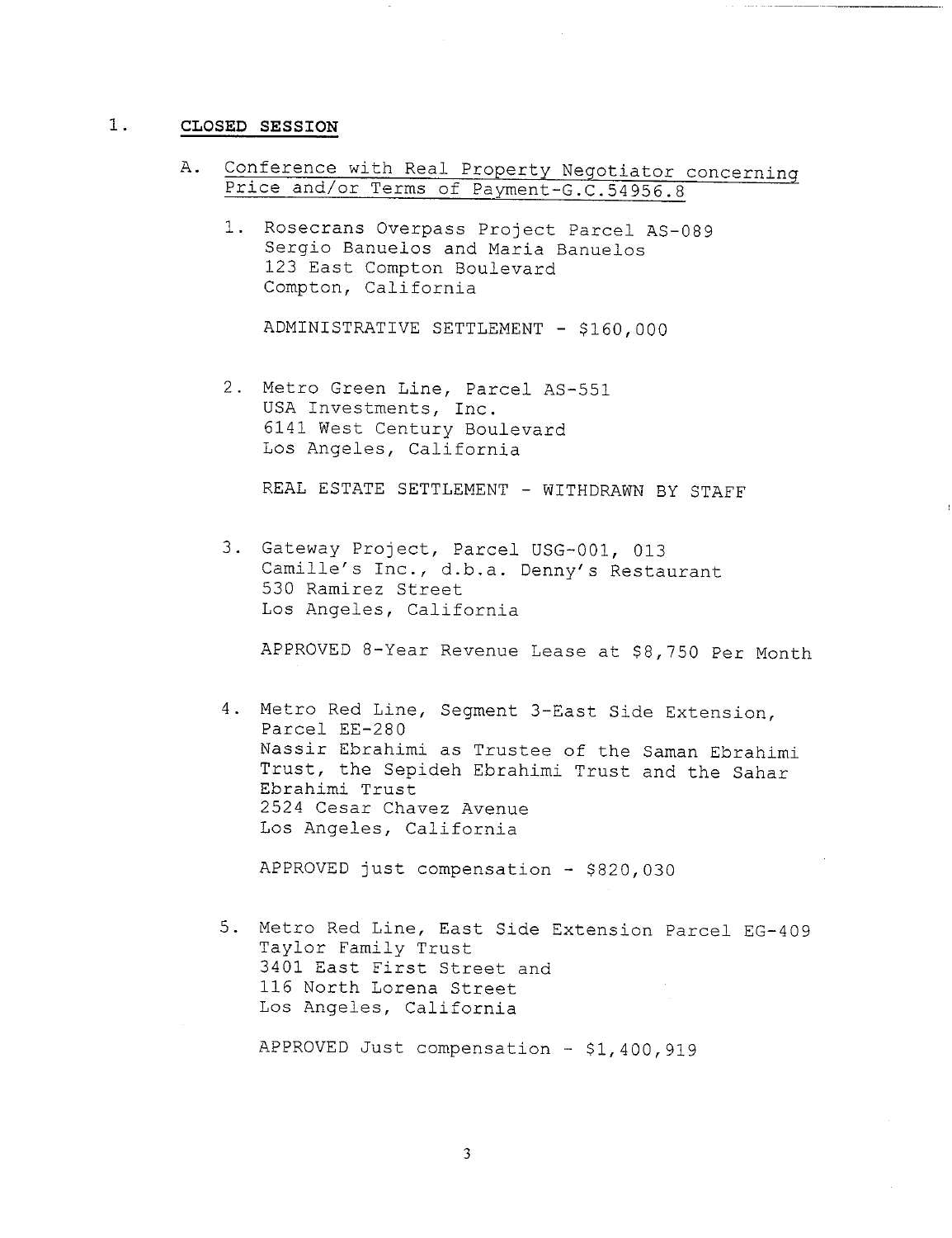- B. Conference with Labor Negotiator G.C. 54957.6
	- i. Oral briefing: labor negotiations preparations Agency Negotiator: Ramon Raj
		- Unions: United Transportation Union Amalgamated Transit Union Transportation Communications Union Teamsters Transit Police Officers' Association

NO REPORT

### **2. FLAG SALUTE**

<sup>o</sup> **PUBLIC COMMENT** received from Sen. T. Hayden, LAUSD Board Member J. Horton, C. Shabel, D. Hakman, B. D'Amato, S. Dorlandt, J. Walsh, H. Mulman, G. Norton, C. Montgomery, G. Dominick, H. Watts, Rabbi M. Sugarman, E. Mann, G. Juan, D. Gabbard, T. Roberts, J. Rosenthal, @. Schneiderman, K. Ramsey, D. Bonner, R. @arcia, N. Brogin, P. Yousefzedeh, M. Maloney, and J. Schneiderman.

### <sup>o</sup> **CHAIR' S REMARKS**

Chairman Zarian read an excerpt from the Brown Act related to public comment.

He also announced that the Board Meeting would be adjourned in Memory of Earl Clark, General Chairman of the United Transportation Union. Chairman Zarian and Mayor Riordan described Mr. Clark as a man of integrity and a great leader in organized labor.

County Counsel Dave Kelsey introduced Anthony Ivankovich and Richard Ray who were lay consultants who contributed to the updating of freeway call boxes (Item 19) accommodate people with hearing and/or speech impairments.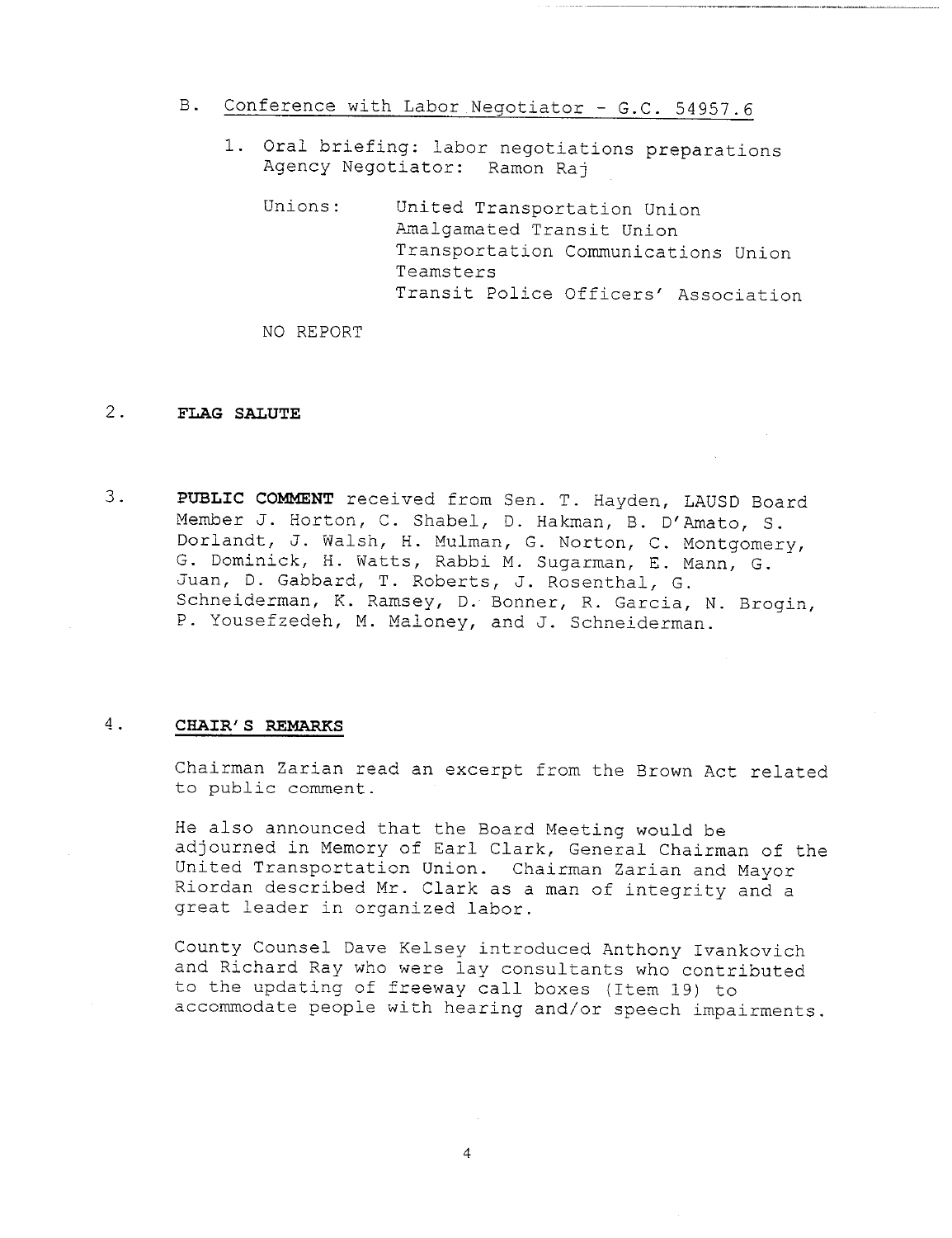### **5. CHIEF EXECUTIVE OFFICER' S REPORT**

A. Upcoming issues and activities.

Chief Executive Officer gave a brief overview of the newly instituted Construction Impact Response Program. He explained that the new plan provides for a response within 72 hours and precludes the need for citizens to file formal claims.

#### 6. **DIRECTOR SPECIAL ITEMS**

A. Cragin - San Fernando Valley Rail Alternatives Study

#### WITHDRAWN

B. Fasana - DISCUSSED Robbins Bill - SB 211

Director Fasana commented that it is difficult to garner countywide support for a deep bore subway. He expressed the opinion that repeal of SB 211 should be sought to allow use of other modes which might be more cost effective.

- C. Wilson 1. PRESENTED Resolution to Division 7 Operator Tim Taylor for facilitating the arrest of an armed man aboard his bus on May 7, 1996.
	- 2. ACKNOWLEDGED Maintenance Employee Ron Skale for Bus Door Locking System concept
- D. Wilson/ Cragin-REPORTED on receipt of APTA Safety Award

5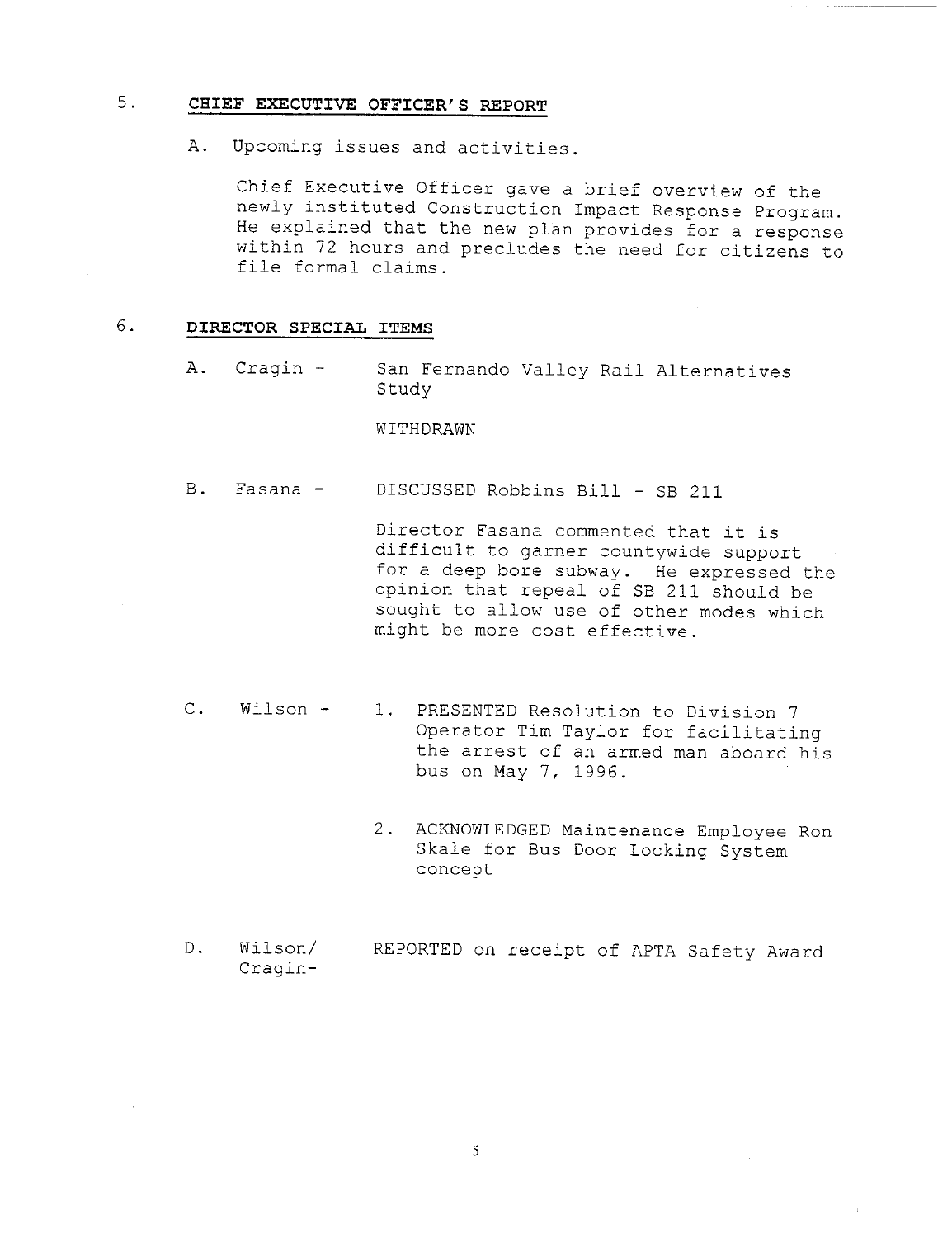- E. Alatorre- APPROVED motion to direct the CEO to meet with representatives of the City of Los Angeles' Department of Public Works, Bureau of Contract Administration and Building Safety Department to evaluate the effectiveness of the MTA's construction inspection teams.
- F. Antonovich APPROVED for addition to the June agenda, motion that the Board instruct its representative on the Alameda Corridor Transportation Authority to bring in a motion, to add a voting member representing the cities of the San Gabriel and Pomona Valleys to the ACTA Board.

### 7. APPROVED:

- a. Minutes of:
	- i. Special MTA Board meeting held March 6, 1996;
	- 2. Special MTA Board meeting held March 21, 1996;
	- 3. Regular MTA Board meeting held April 24, 1996;
	- 4. April CAC meeting; and,
- b. Consent Calendar: All items considered and approve without amendment by Committees: 7a, 9-13b, 13d-25, 27-29, 32-34, 36-38, 41

### **PUBLIC HEARING**

8A. **Withdrawn by staff** the Chief Executive Officer's report containing a recommendation to hold a public hearing regarding amended necessity for the acquisition of a **larger Permanent Subsurface Easement** on property owned by Taylor E. Hackford for the Metro Red Line - North Hollywood Extension, located on the north side of Hillside Avenue and west of La Brea Avenue, in the City of Los Angeles, County of Los Angeles, State of California. (Assessor No. 5572-20-002, 003 & 004)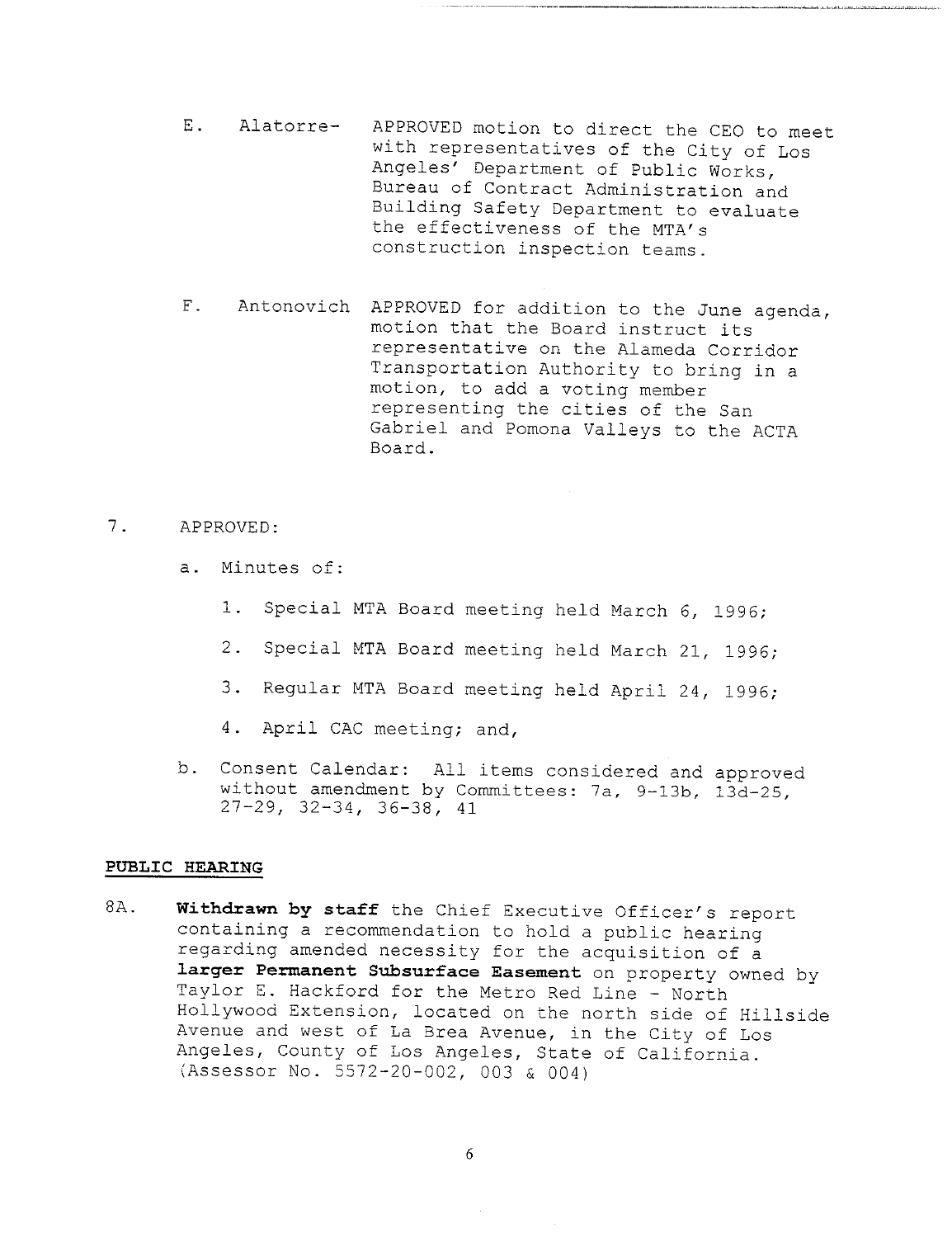9B. WITHDRAWN BY STAFF the Chief Executive Officer's report containing a recommendation to hold a public hearing regarding the necessity for the acquisition of a Permanent Subsurface Easement in that certain real property owned by MCA, Inc., for the Metro Red Line, Segment 3-North Hollywood Extension, located at the northwest corner of Lankershim Boulevard and Valleyheart Drive in the Universal City District of the City of Los Angeles, County of Los Angeles, State of California (Assessor No. 2423-035-012, 013 & 016).

### **REAL ESTATE & ASSET DEVELOPMENT COMMITTEE**

Э. **APPROVED on Consent Calendar a recommendation to seek** qualified applicants for licensing MTA fiber optics **assets.**

### **FINANCE & BUDGET COMMITTEE**

- !0. APPROVED on Consent Calendar:
	- A. a resolution authorizing:
		- i. the refinancing of General Revenue Bonds, Series 1995-A (the "Gateway Bonds") and financing of the swap termination payment with a par amount not-toexceed \$195,000,000;
		- 2. the Preliminary Official Statement; and,
		- 3. other bond documents and notifications;
	- B. Co-Bond Counsel for the issue as follows:
		- I. Kutak Rock
		- 2. Curls, Brown & Roushon

#### **REQUIRED VOTE OF PRINCIPALS**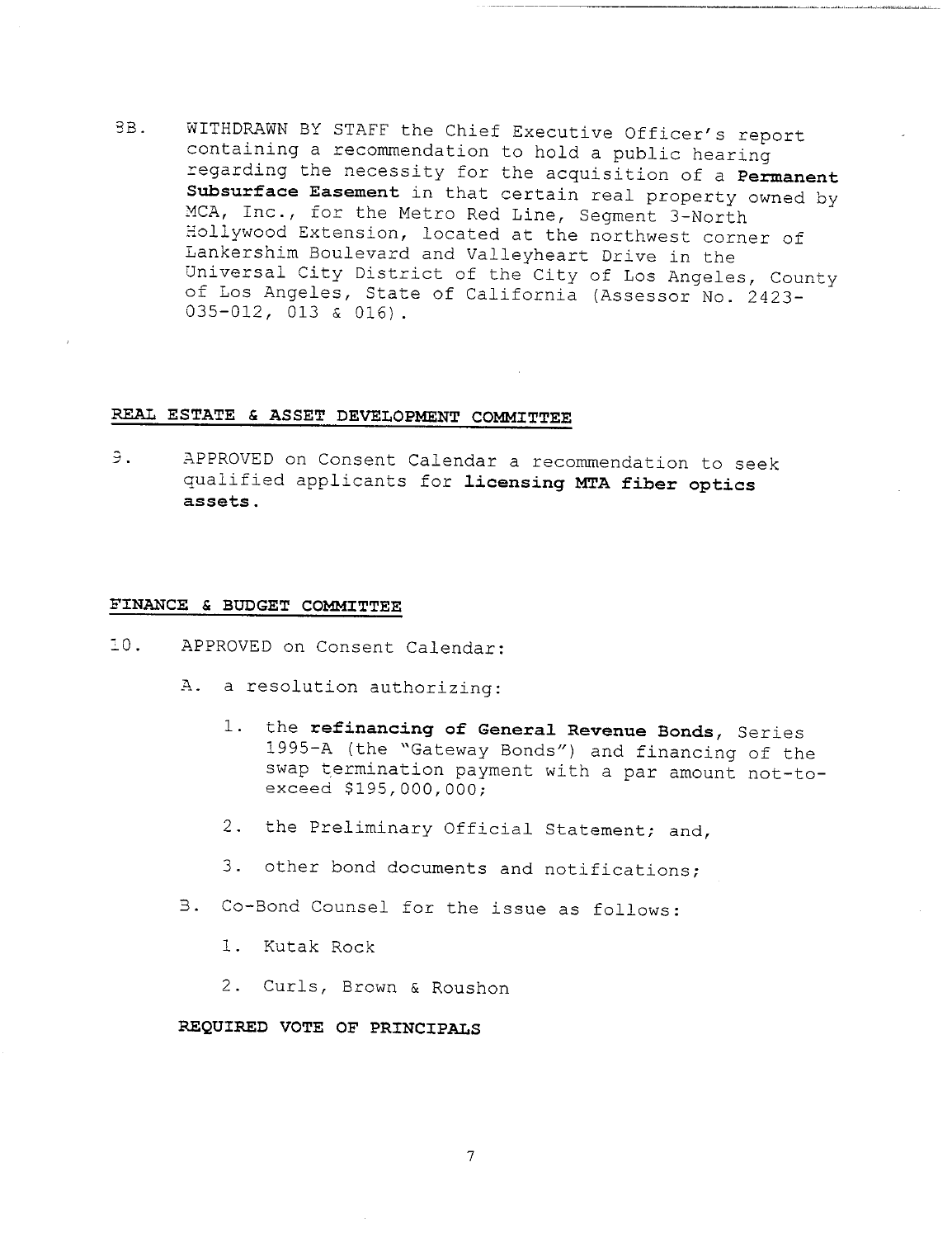- 11. APPROVED the exercise of the first of three one-year options on Contract No. LST-138-96 with Pacific General Insurance Services (PGIS) to administer the **Transit Bond Guarantee Program** (TBGP) for a sum not-to-exceed \$404,000 for FY 1996.
- 12. APPROVED on Consent Calendar contract actions for an amount not-to-exceed \$1,500,000 covering postimplementation support for the MTA's **Financial Information System** (FIS) project:
	- a. amendment to Contract #6367 for Coopers & Lybrand for \$635,000;
	- b. amendment to Contract #6325 for Oracle Corporation for \$565,000; and,
	- c. award subcontract to Transnational Computer Technology Corporation (current subcontractor to Coopers & Lybrand) for \$300,000;

Director Bohlke indicated a conflict on this item.

### 13. APPROVED, on Consent Calendar:

- a. selection of the lease financing team proposed by CIBC Wood Gundy/Bank of New York Leasing to execute a U.S. Leveraged Lease, leasing the 30 Breda heavy rail vehicles currently in service on the Red Line Segment i:
	- i. CIBC Wood Bundy/Bank of New York Leasing, as Investor and Equity Deposit Taker,
	- 2. Rabobank Nederland (New York Branch), as Lending Bank and Loan Deposit Taker;
- b. execution of the lease agreements and other documents and agreements related to the lease, sublease and prepayment deposits;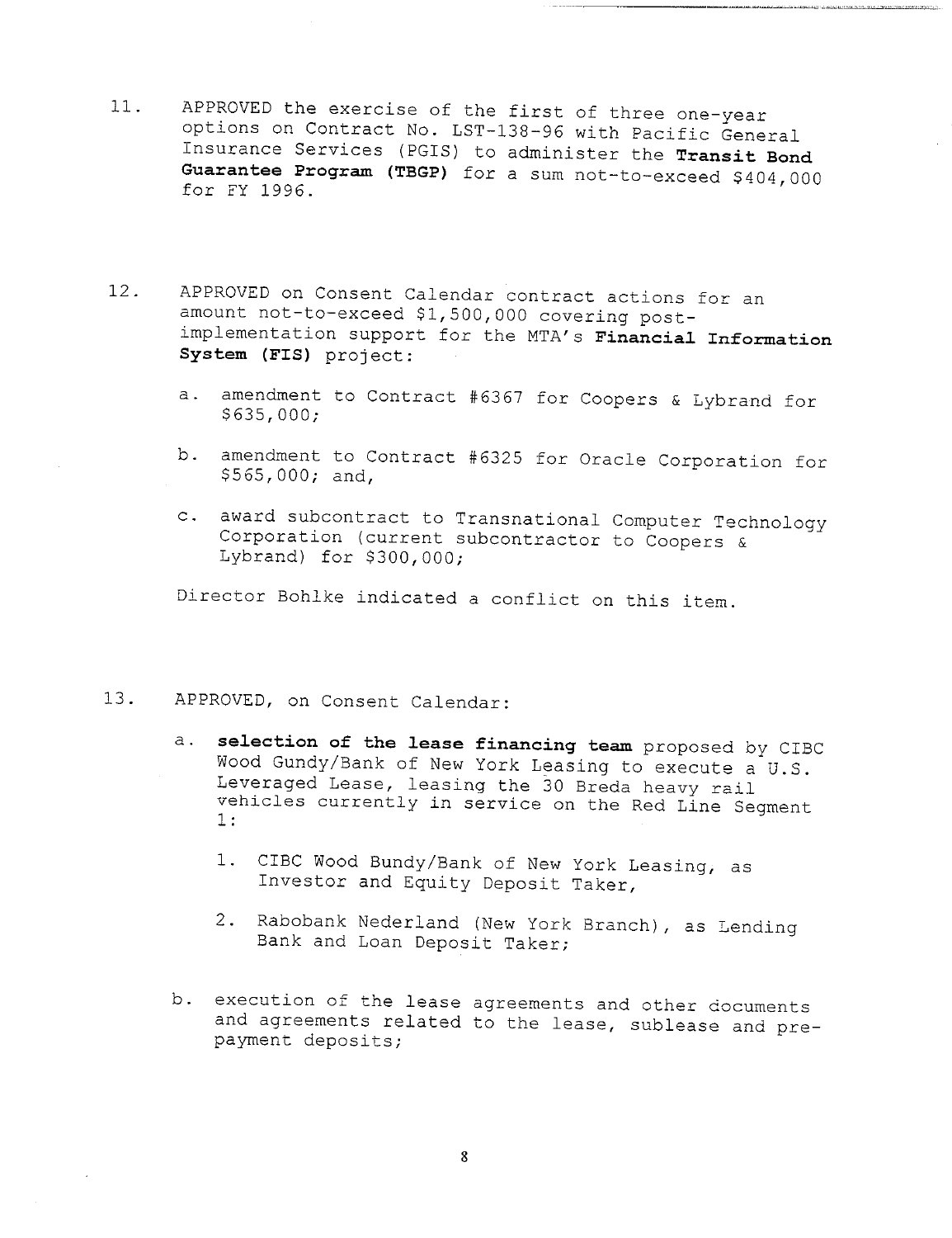- AUTHORIZED, by voice vote, County Counsel and CEO to select MTA's Co-lease counsel for the issues if agreement is not reached with Orrick, Herrington & Sutcliffe; and,
- d. selection of other required services for the structuring and closing of the lease, including but not limited to the following: deposit taker, credit enhancements and trustee services.

Directors Antonovich/Patsaouras indicated a conflict on this item.

item 13c was pulled from the Consent Calendar for discussion by County Counsel Dave Kelsey who requested that the Board delegate authority to select lease counsel to replace Orrick, Herrington & Sutcliffe if an acceptable agreement cannot be reached. Authority was delegated to County Counsel and the CEO by unanimous voice vote.

14. APPROVED on Consent Calendar the purchase of **excess liability insurance for bus and rail operations, for a** cost not-to-exceed \$2,000,000, for a 12 month period effective August i, 1996 through July 31, 1997.

#### **OPERATIONS COMMITTEE**

**(Items 15, 16, & 19 were considered by the Board acting in their capacity as the Service Authority for Freeway Emergencies Board.)**

- 15. APPROVED on Consent Calendar the **annual update of the Los Angeles County Service Authority For Freeway Emergencies (SAFE) Ten Year Financial Plan.**
- 16. APPROVED on Consent Calendar a three-year agreement, in an amount not-to-exceed \$8,400,000, between SAFE and the California Highway Patrol for **Metro Call Box call answering and dispatch services.**

9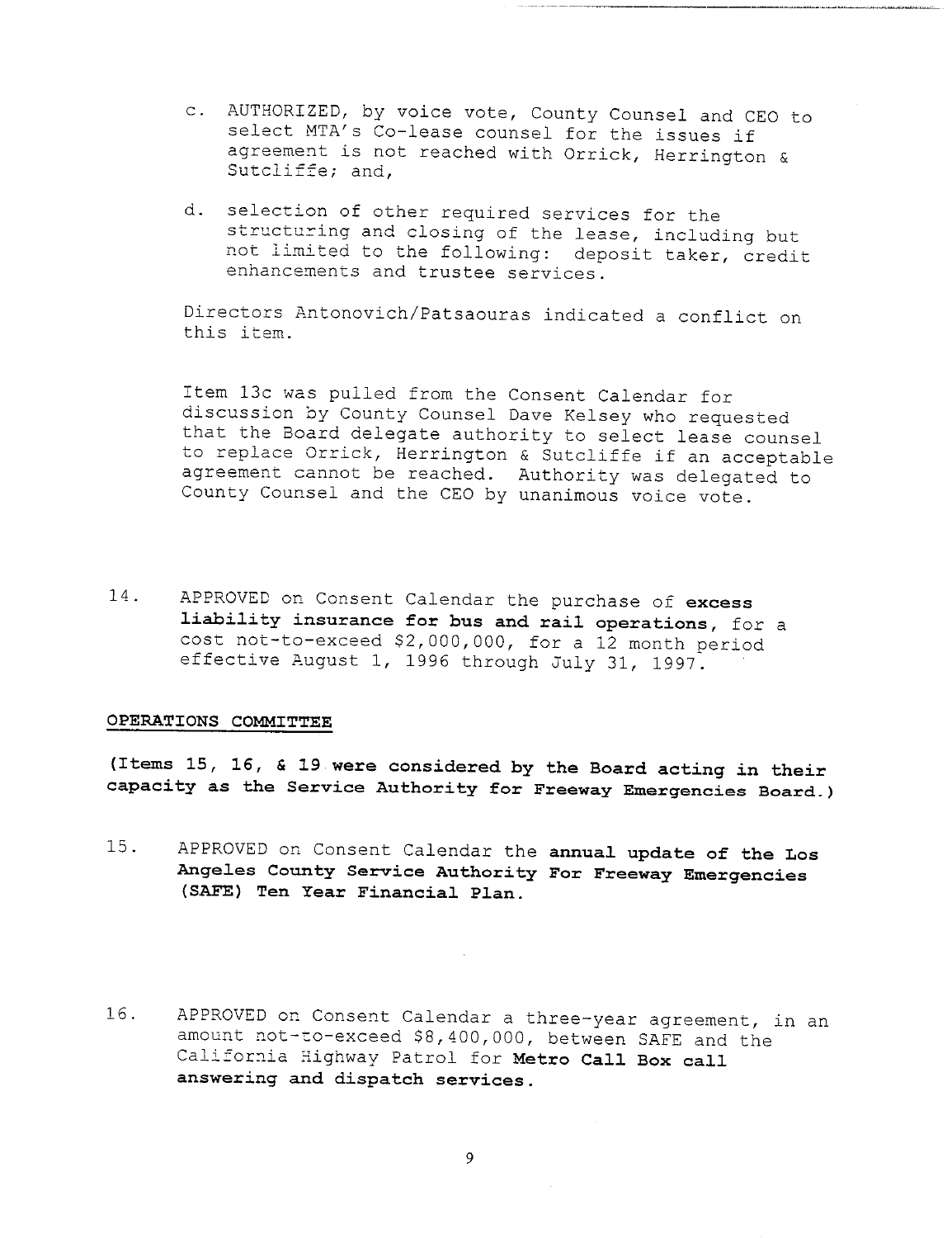- 17. APPROVED on Consent Calendar, a three-year Memorandum of Understanding (MOU) with the California Highway Patrol for operation of the **Metro Freeway Service Patrol** program in an amount not-to-exceed \$3,400,000.
- 18. APPROVED on Consent Calendar extension of **the following Metro Freeway Service Patrol contracts** from April 1 through October 31, 1996 and add the following amounts to the contract ceiling in order to provide service continuity during a re-procurement process authorized by the Board in January 1996:

| <b>BEAT</b> | <b>CONTRACTOR</b>                 | <b>CONTRACT</b><br>CEILING<br><b>INCREASE</b> |
|-------------|-----------------------------------|-----------------------------------------------|
| 25          | City Terrace, East<br>Los Angeles | \$180,180                                     |
| 35          | Girard & Peterson,<br>Burbank     | 143,220                                       |
|             |                                   | \$323,400                                     |

- 19. APPROVED on Consent Calendar:
	- a. rejection of single bid submitted under Bid No. LAT-053-95 covering telecommunications **upgrade to the existing Service Authority for Freeway Emergencies** (SAFE) Metro Call Box System because of non-compliance to WBE participation goal and various bid submittal issues; and,
	- b. negotiations on the open market with all qualified bidders.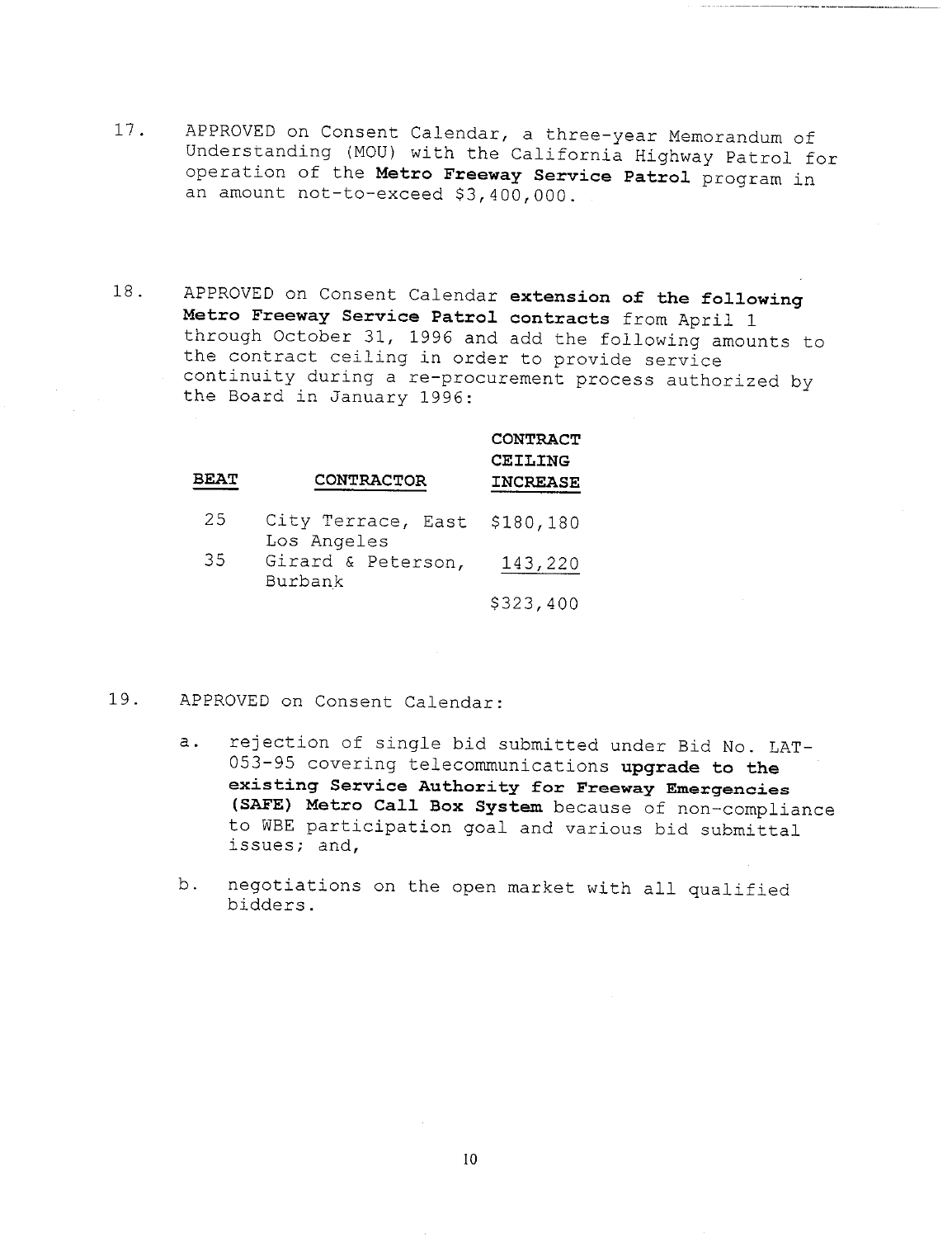- 20. APPROVED on Consent Calendar:
	- a. ratification of charges incurred from November 1, 1995 to May 31, 1996, to Pitney Bowes Management Services for **copy center equipment leasing and services** for an estimated total of \$186,336; and,
	- b. continued lease from Pitney Bowes Management Services of one color copier used by the Gateway Copy Center for the period June i, 1996 to September 30, 1996, for an amount not-to-exceed \$40,000.
- 21. APPROVED on Consent Calendar a contract amendment for an additional six months through November 30, 1996 with ABM Engineering Services, for **engineering services at** MTA **headquarters building,** for an amount not-to-exceed \$350,000.
- 22. APPROVED on Consent Calendar award of a one-year unit rate contract with four, one-year options for **pagers and paging** services, to PageNet Paging Network of Los Angeles, Inc., for an annual amount not-to-exceed \$65,258 and an overall five-year total amount not-to-exceed \$326,290.

Directors Molina/Bonzo indicated a conflict on this item.

23. APPROVED on Consent Calendar award of a contract to Gannett Fleming, Inc., San Francisco, for the design of **modifications to existing buildings at the Regional Rebuild Center,** for a total fixed amount of \$124,479.

Directors Antonovich/Patsaouras indicated a conflict on this item.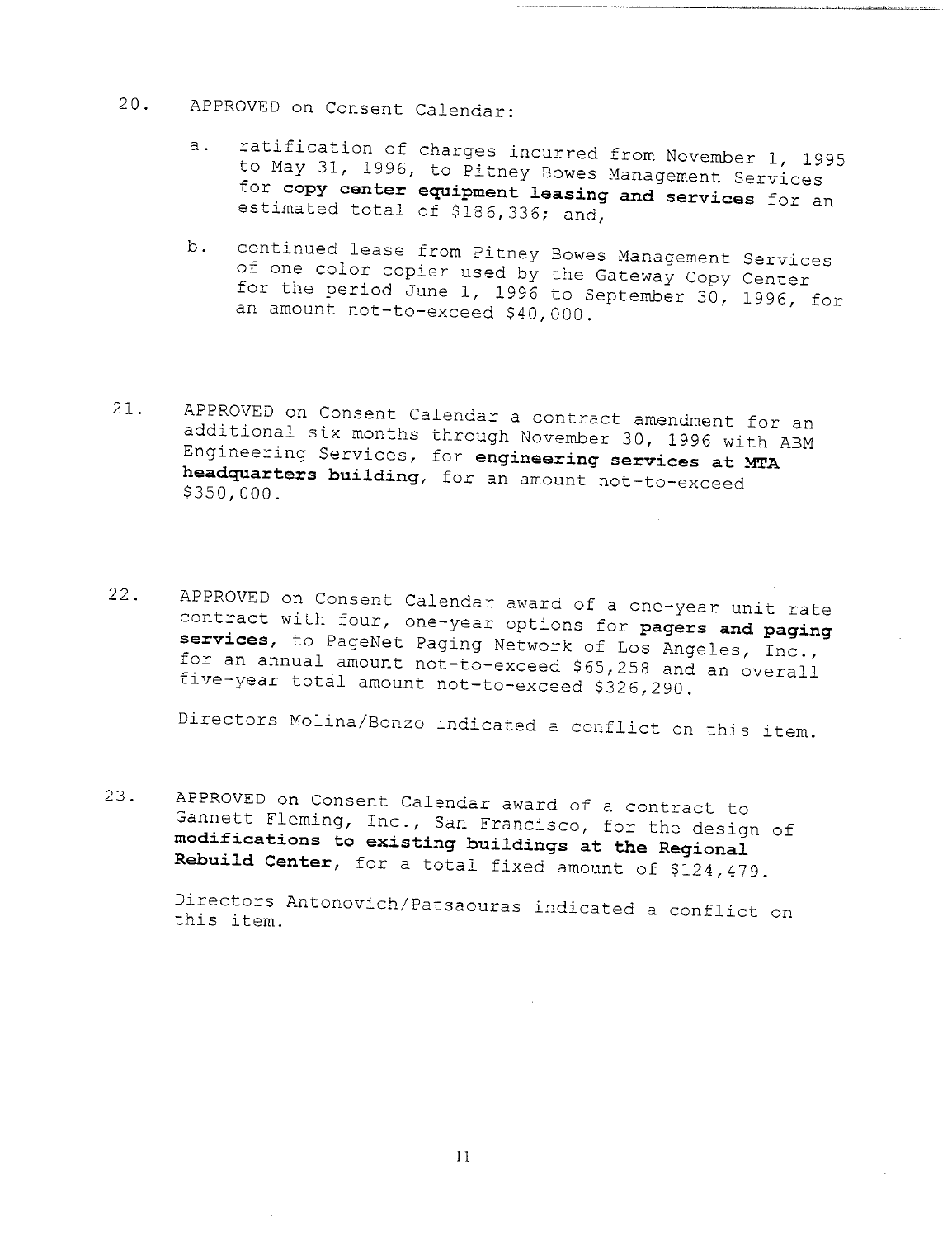- 24. APPROVED on Consent Calendar:
	- rejection of non-responsive bid submitted by Guy  $a.$ Construction Co., Inc., Agoura Hills, for noncompliance with DBE requirements; and,
	- award of a contract to Mallcraft, Inc., Altadena, the b. lowest responsive, responsible bidder, for the installation of **a bus interior cleaning system** at Division 5, for a total fixed price of \$260,000.
- 25. APPROVED on Consent Calendar **minor route modifications** on **Line 484** (LA-E1 Monte-La Puente-Pomona Express) and **Line 490** (LA-E! Monte-Covina-Diamond Bar-Brea Express) to serve the Cal Poly Pomona Transcenter, and on Line 484 to serve the City of Pomona Regional Transit Center at the new Metrolink Station.
- 26. APPROVED award of a three-year contract with two one-year options to Charterways Transportation Management Inc., Los Angeles, for a three year amount not-to-exceed \$20,318,249, less passenger revenue, effective with Board adoption, for the **operation of the following six high subsidy, local bus lines:**

Line 96 (LA-Burbank-Sherman Oaks) Line 104/128 (LA-Whittier-La Mirada/Alondra B1.) Line 167 (Plummet St.- Coldwater Canyon Ave.) Line 177 (Glendale-La Canada-Pasadena-Arcadia-Duarte) Line 254 (Willowbrook-Gage Av.-Lorena St.) Line 256 (Eastern Av.-Avenue 64-North Hill Av.)

Directors Bernson, Antonovich/Patsaouras and Holden indicated conflicts on this item.

Director Fasana requested a report on the cost of the contracted lines with MTA overhead fully allocated.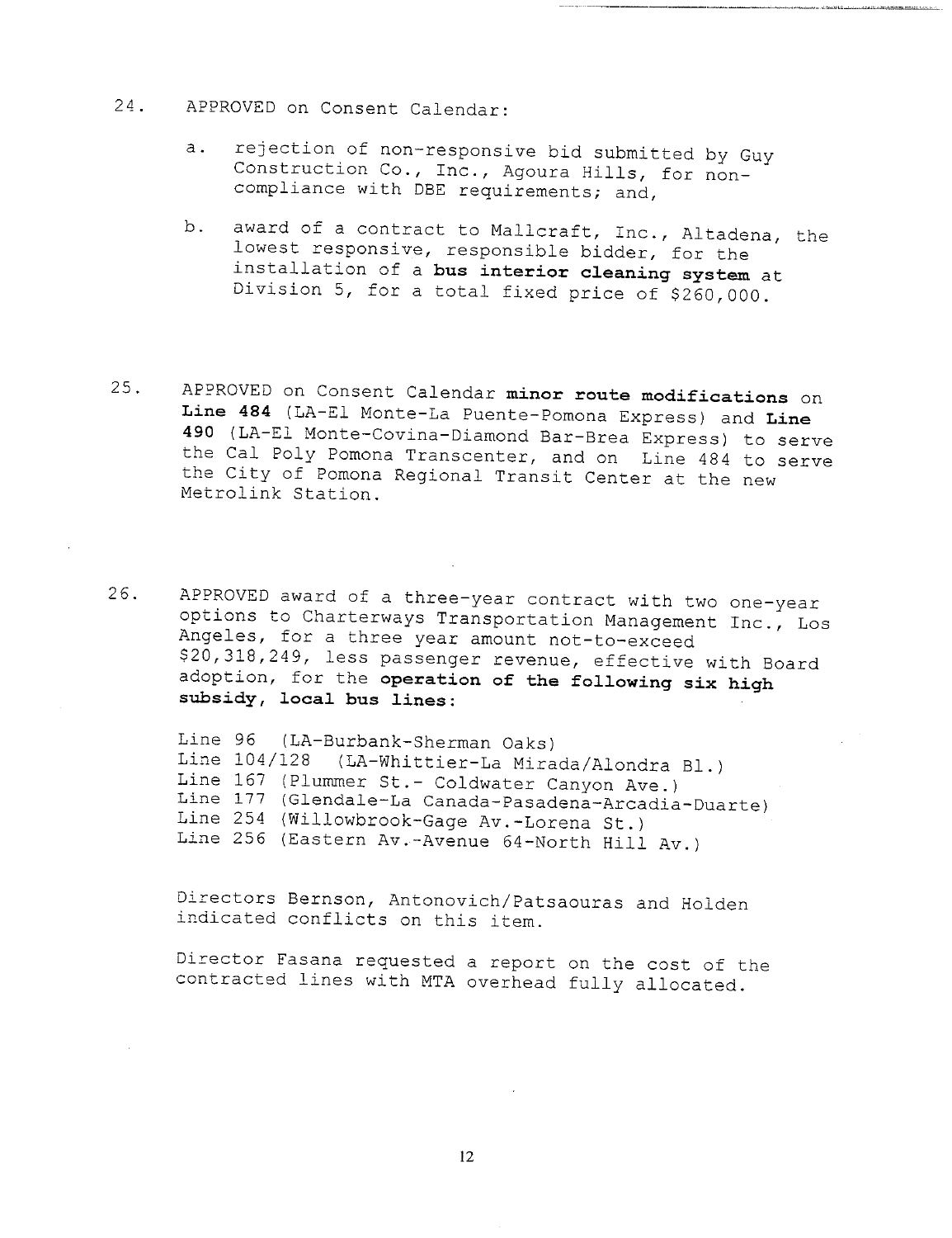### 27. APPROVED on Consent Calendar:

- contract amendment with Northrop Grumman in an  $a.$ additional amount not-to-exceed \$7,200,000 for a total of \$12,200,000 for the **Advanced Technology Transit** Bus (ATTB), to extend and fund the contract through February 28, 1997; and
- b. funding of this amendment through the following fund sources:
	- \$4,000,000 Federal grant from the FY 97 Federal appropriation
	- \$3,200,000 Local Funds reallocated from CNG Bus Purchase
	- \$7,200,000 Total

### **REQUIRED VOTE OF PRINCIPALS ONLY**

Director Holden indicated a conflict on this item.

- 28. APPROVED on Consent Calendar:
	- a. ratification of an agreement with Los Angeles Galaxy for the continued provision of dedicated bus **service** to the Rose Bowl for Galaxy home games;
	- b. adoption of a \$2.00 round trip fare; and,
	- c. negotiation and execution of no cost amendments.

Director Alatorre indicated a conflict on this item.

### **PLANNING & PROGRAMMING COMMITTEE**

- 29. APPROVED on Consent Calendar, adoption of:
	- a. the Hearing Board's definitions, findings, and **conditions for the allocation and use of FX 1996-97 TDA Amticle 8 funds** estimated at \$i0,641,0C0; and,
	- b. the resolution making a determination as to unmet public transportation needs in the areas of Los Angeles County outside the MTA service area.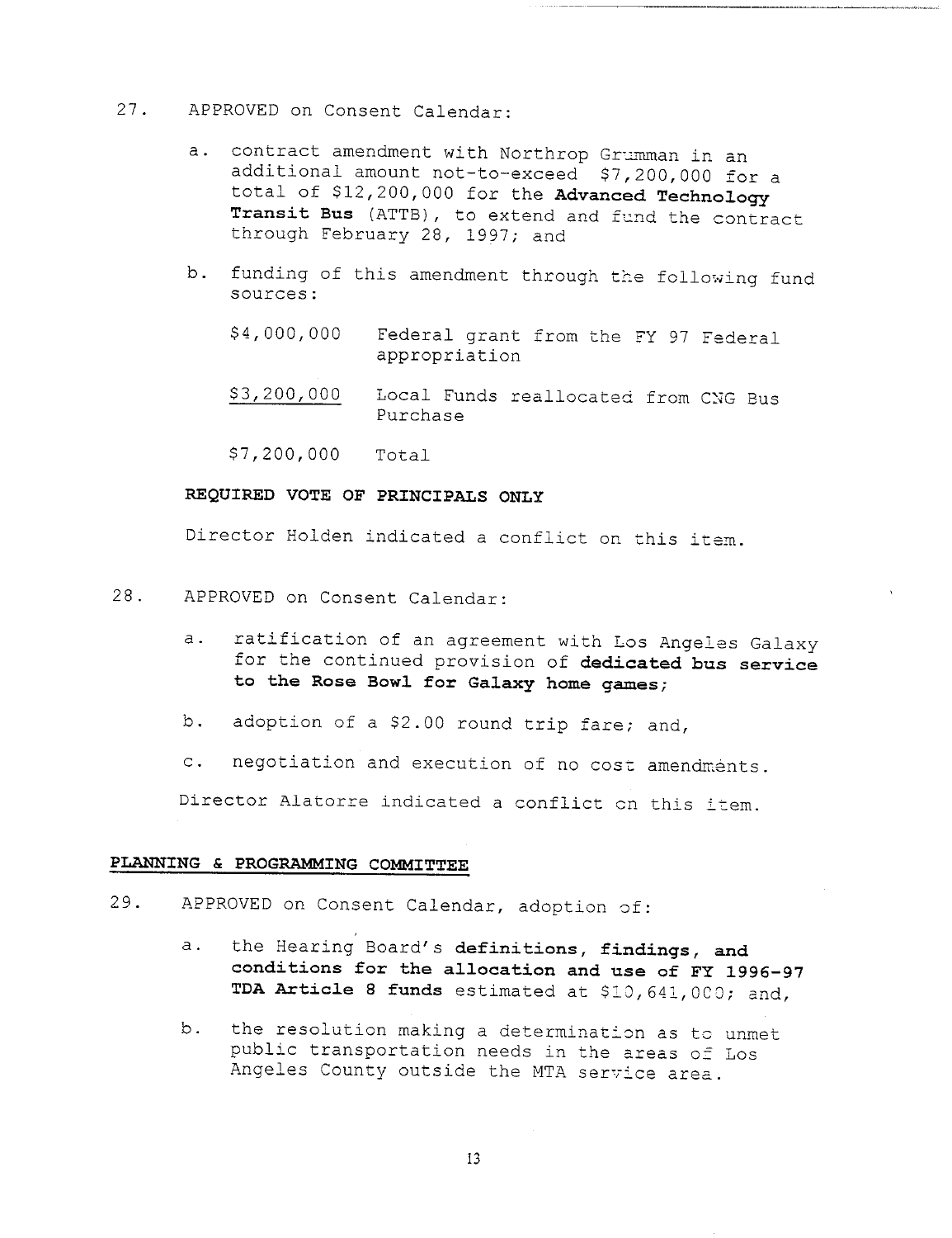- 30. **APPROVED AS AMENDED, the following actions for FY 1996-97 Transportation Improvement Program (TIP) Call for Projects Recertification:**
	- recertify \$207,300,000 in existing FY 1996-97  $a$ . commitments from the FY 1995-96 TIP Call for Projects and authorize the expenditure of funds to meet those commitments;

AMENDMENT: THAT THE FY 1996-97 TRANSPORTATION IMPROVEMENT PROGRAM CALL FOR PROJECTS RECERTIFICATION BE AMENDED TO ALLOCATE \$20,000 IN FUTURE CALL FOR PROJECTS SAVINGS TO FUND THE PALOS VERDES PENINSULA TELECOMMUTING CENTER PROJECT TELEACCESS PROJECT COMPONENT.

- b. deobligate \$5,300,000 of previously approved project funding due to project savings, cancellations, and lapsing;
- $\circ$ . require Caltrans to execute inter-agency agreements for their Traffic Management Center (TMC) equipment and design projects, totaling \$9,500,000 by June 30, 1996, authorize deobligation of \$9,500,000 in TMC funding if Caltrans does not meet this deadline and based on a Technical Advisory Committee (TAC) recommendation, allocate \$I00,000 of previously approved TMC funding to study the coordination and potential co-location of regional TMCs;
- d. authorize the deobligation of the \$9,600,000 in TMC funding if Caltrans does not meet this deadline;
- $e<sub>1</sub>$ program \$5,300,000 in revenues made available through project deobligations to the projects; and,
- f. authorize the deobligation of all FY 1991-92 and FY 1992-93 TIP Call for Projects funding commitments that are not expended (local funds) or obligated (state and federal funds) by December 31, 1996.

 $14$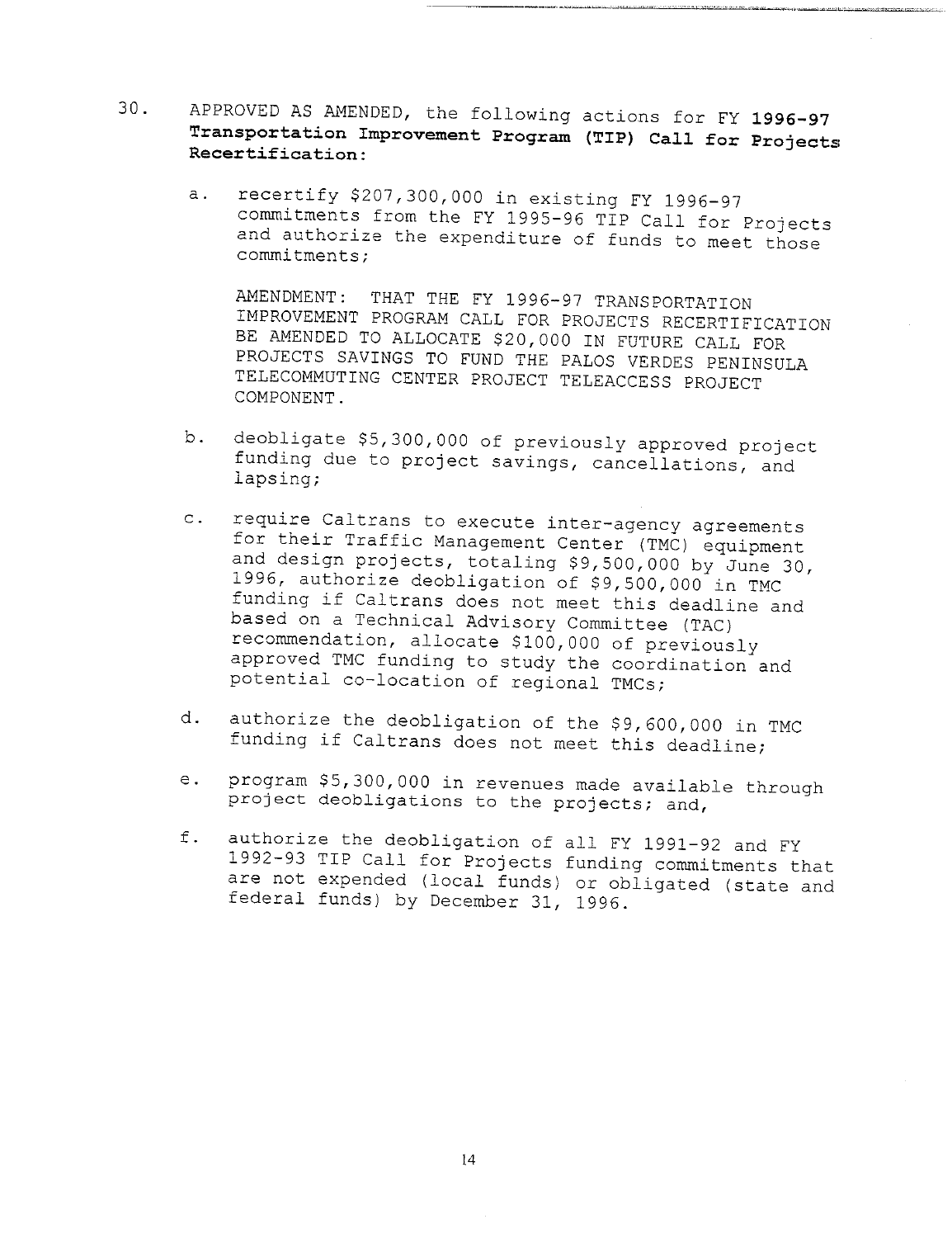- 31. APPROVED the MIS Alternatives Screening Report and authorization to proceed concurrently and as a part of the ongoing **MIS/EIS/SEIR process for the San Fernando Valley East-West Corridor:**
	- East Valley (Phase  $1)$ : Identify and develop community  $a.$ sensitive, alternative solutions to deep-bore subway in the area covered by state legislation (SB 211); consider cut & cover and open air subway as well as the addition of a station at Laurel Canyon Boulevard; and remove from further consideration non-cost effective ART and Busway alternatives;
	- b. West Valley (Phase 2): Continue to evaluate the Enhanced Bus and predominantly above-ground Rail Transit extension alternatives; include these alternatives for candidate corridor analysis in the Long Range Plan update; remove from further consideration non-cost effective West Valley Subway, ART and Busway alternatives;
	- c. Technology/Construction: Evaluate the technical feasibility of modifications to the Red Line railcar design to allow dual mode third rail/overhead pantograph electrification; prepare change order specifications for knockout panels at North Hollywood Station to allow for possible future extension of the Red Line subway tunnels;
	- Phasing Consider alternative phasing concepts at the d. proposed Sepulveda Station to include park and ride lots/at-grade rail extensions to Woodley and/or Balboa Boulevard; and,
	- e. Procurement Prepare and release a Request for Proposals (RFP) to prepare procurement guidelines and potential privatization concepts for a design-build (turnkey) project.

Director Antonovich opposed.

Dave Mieger commented that the goal is to schedule public hearings in October/November of this year and be able to select a locally preferred alternative by December 1996. He added that the FTA will be looking at cost effectiveness (cost per new rider).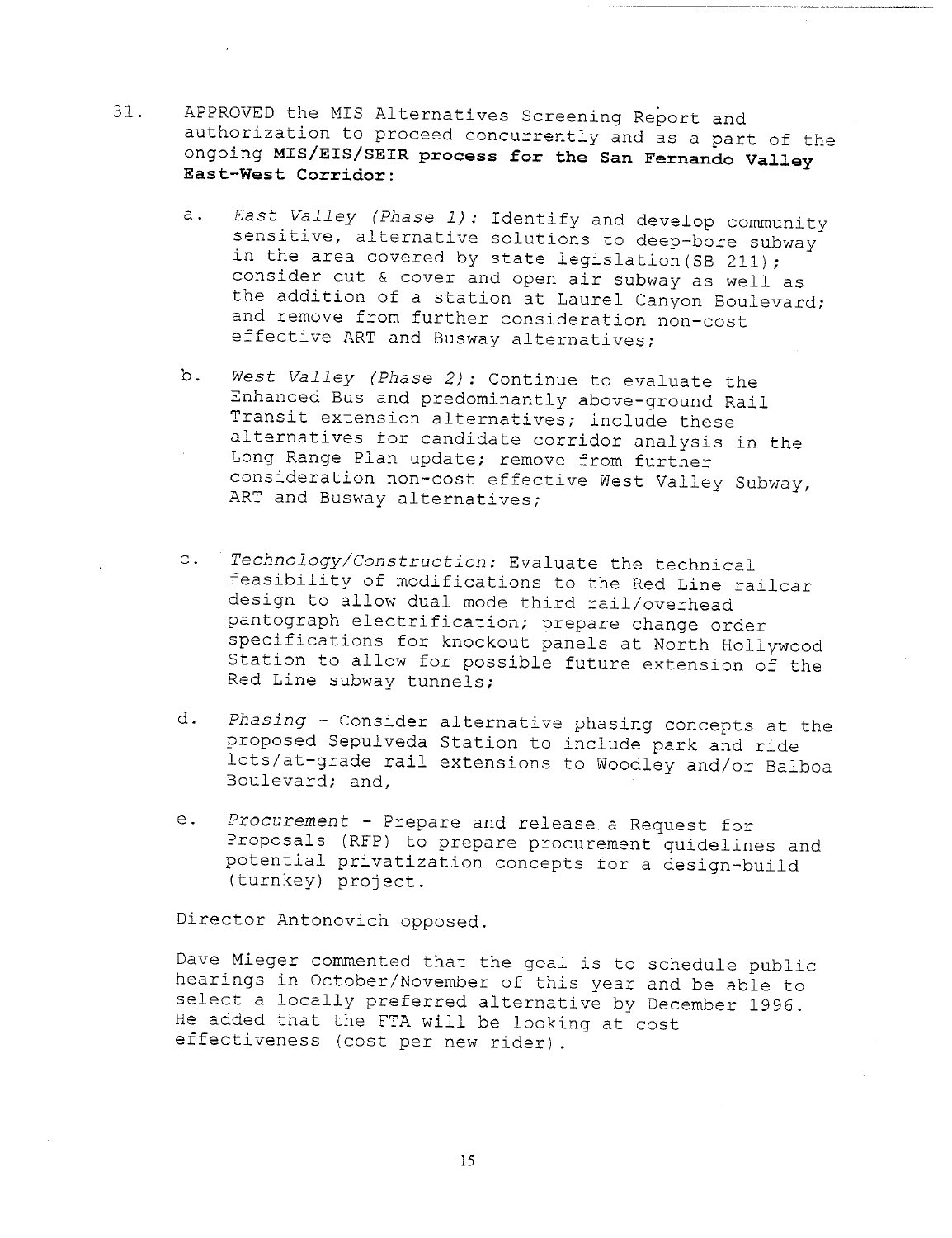#### **EXECUTIVE MANAGEMENT COMMITTEE**

- 32. APPROVED on Consent Calendar adoption of a resolution to revise the **MTA Records Retention Schedule.**
- 33. APPROVED on Consent Calendar a not-to-exceed amount of \$340,000 for **federal legislative advocacy services** commencing on July i, 1996 and award of one-year contracts to:
	- I. Cliff Madison Government Relations
	- 2. Palumbo and Cerrell
	- 3. MARC Associates, Inc.
	- 4. Baker, Donelson et al
	- 5. Ann Eppard and Associates
- $34.$ APPROVED on Consent Calendar:
	- a not-to-exceed amount of \$230,000 for **state**  $a.$ **legislative advocacy services;** and,
	- award of one year state legislative advocacy contracts b. commencing July i, 1996 to:
		- i. Capital Representation Group
		- 2. Nielsen, Merksamer et al.
		- 3. Nossaman, Gunther et al.
		- 4. JEA & Associates and The Robert Group

Directors Riordan and Holden indicated conflicts on this item.

### **CONSTRUCTION COMMITTEE**

35. **Approved under Committee authority** the Chief Executive Officer's report containing a recommendation to approve Change Order No. 86 to Contract No. B215 with Tutor/Saliba Corporation to revise **fire/smoke dampers on the Wilshire/Vermont Station,** Stage II of the Metro Red Line, Wilshire Corridor in the amount of \$286,582, which increases the total contract value to \$30,367,957, and is within the current Board approved AFE amount of \$31,095,517.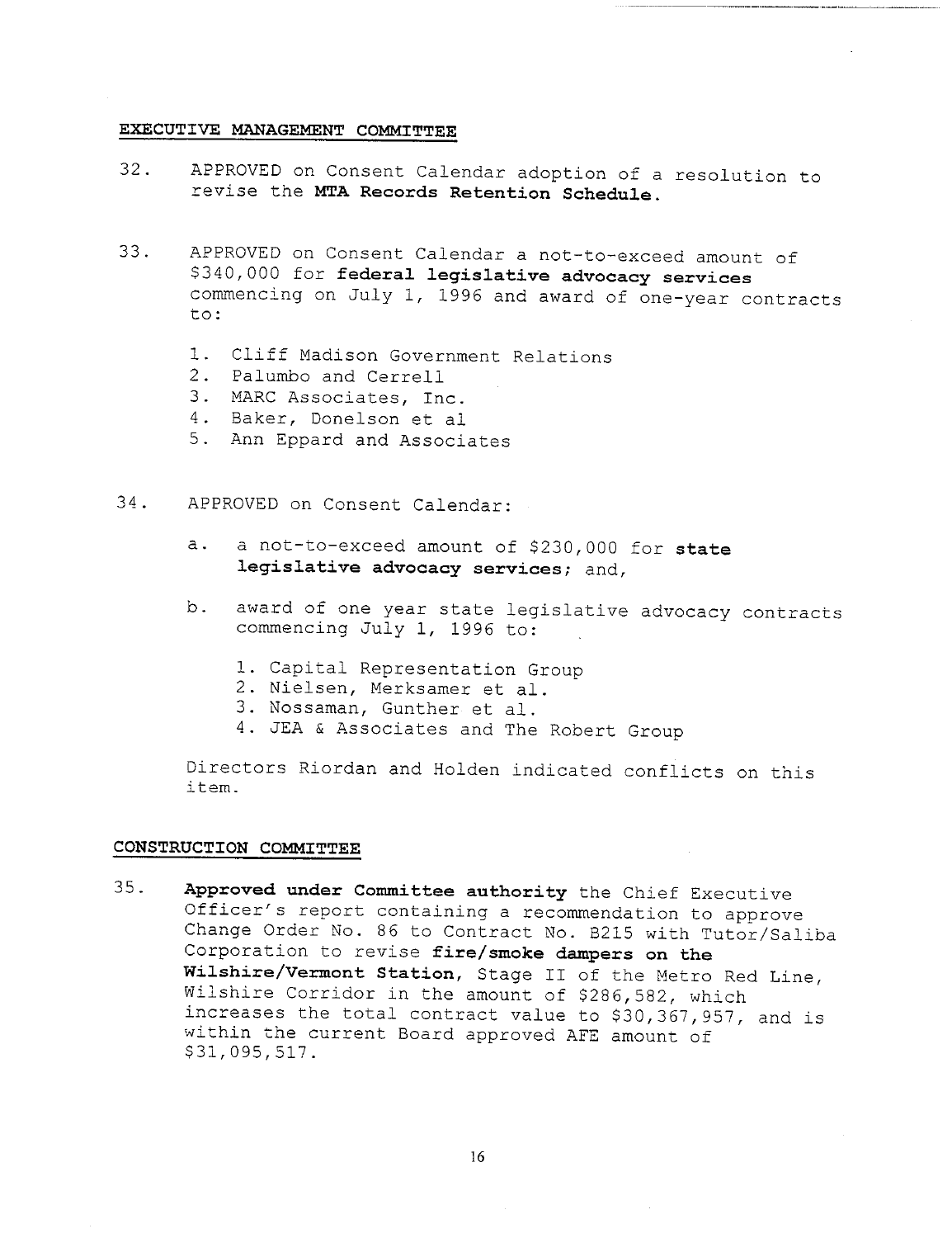36. APPROVED on Consent Calendar an increase to the Authorization for Expenditure (AFE) for Contract No. B216 with Tutor/Saliba Corporation for funding in-process **merited change orders for site restoration on the Wilshire Vermont Station,** Metro Red Line, Wilshire Corridor in the amount of \$910,382, for a revised total AFE amount of \$4,958,000.

Director Antonovich opposed.

37. APPROVED on Consent Calendar Work Authorization Change Notice (WACN) No. 47 to Contract No. B241 with Tutor-Saliba-Perini, J.V., for **temporary decking** over the Vermont/Beverly Station entrance to the Metro Red Line, Vermont/Hollywood Corridor, in the amount of \$638,064, which increases the total contract value to \$42,705,942, and is within the current Board approved Authorization for Expenditure (AFE) of \$45,053,313.

Director Antonovich opposed.

38. APPROVED on Consent Calendar Work Authorization Change Notice (WACN) No. 110 to Contract No. B261 with Tutor-Saliba-Perini, J.V., for **temporary decking** over the Vermont/Sunset Station entrance of the Metro Red Line, Vermont/Hollywood Corridor in the amount of \$601,900, which increases the total contract value to \$47,235,088, and is within the current Board approved Authorization for Expenditure (AFE) amount of \$49,463,698.

Director Antonovich opposed.

39. **Approved under Committee authority** the Chief Executive Officer's report containing a recommendation to award Contract No. C0327 to William L. Olson, Inc., the lowestpriced, responsive and responsible bidder for **demolition for station access road on the Universal City Station** of the Metro Red Line, North Hollywood Corridor, in the amount of \$362,337, with a four percent (4%) allowance of \$14,494 to cover the cost of any unanticipated changes and/or extra work, for a total Authorization for Expenditure (AFE) amount of \$376,831, contingent upon receipt of bonds, insurance, and resolution of any protest filed in a timely manner.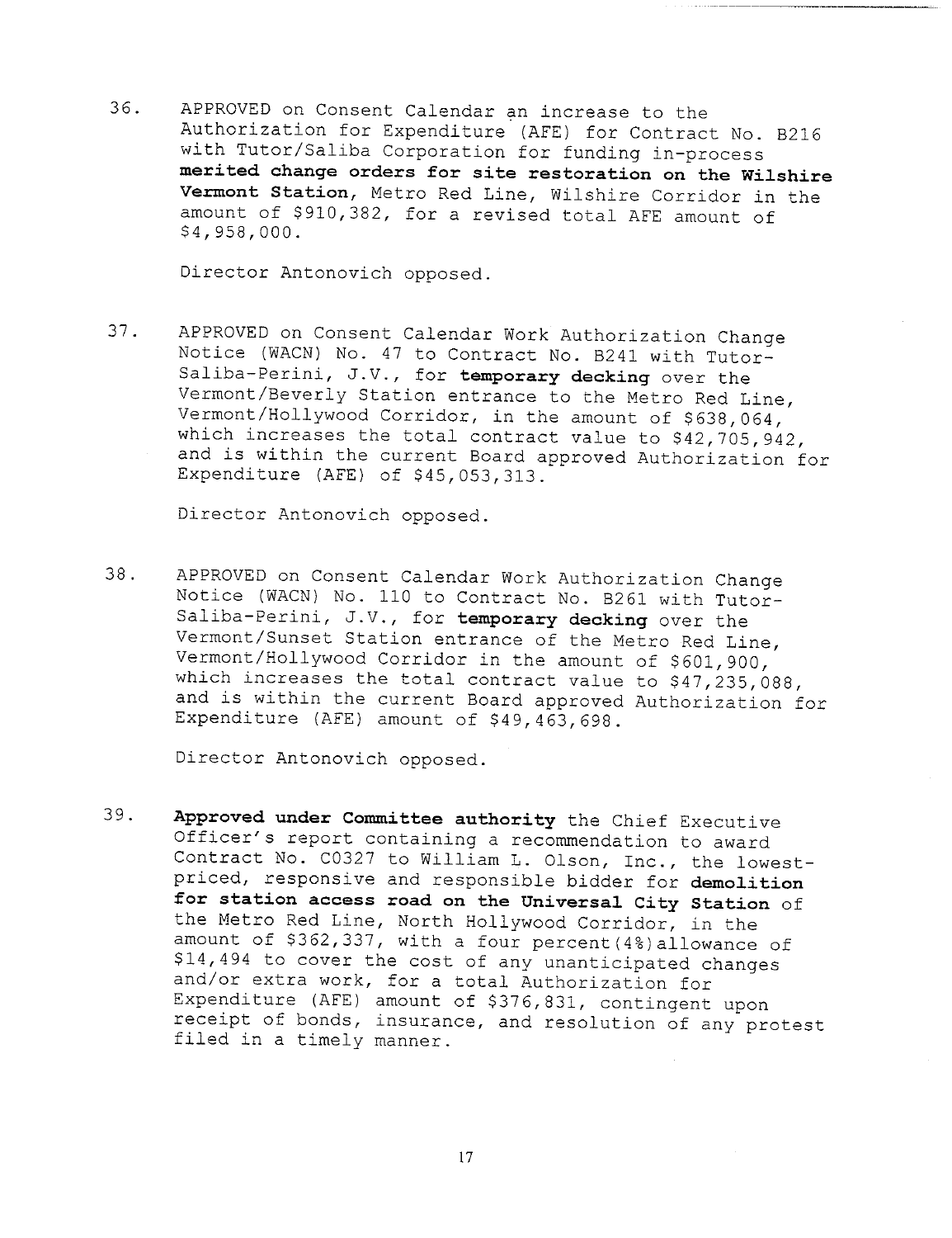- 40. **Approved under Committee authority** a recommendation to authorize the Engineering Management Consultant(EMC) award:
	- a subcontract to Arquitectura for **architectural**  $a.$ **services on the Metro Red Line, East Side Extension** on a cost reimbursable basis for an estimated value of \$350,000;
	- b. a subcontract to Lim & Nascimento for structural **engineering services on the Metro Red Line, East Side Extension** on a cost reimbursable basis for an estimated value of \$275,000; and,
	- c. a subcontract to McLean & Schultz for structural engineering services on the Metro Red Line, East Side Extension on a cost reimbursable basis for an estimated value of \$275,000.

Director Patsaouras indicated a conflict on this item.

### 41. APPROVED on Consent Calendar:

- a. Amendment No. 4 to Contract Work Order (CWO) No. 1 to Contract No. MC013 with Managers of Transit Construction (MTC) for **construction management services on the Pasadena Blue Line** in the amount of \$4,801,249, which increases the total value of CW0 No. 1 to \$19,777,936; and,
- b. an increase to the Authorization for Expenditure (AFE) in the amount of \$3,536,438, which includes an allowance of \$500,000, for a revised total AFE amount of \$20,352,884.

Directors Alatorre and Holden indicated conflicts on this item.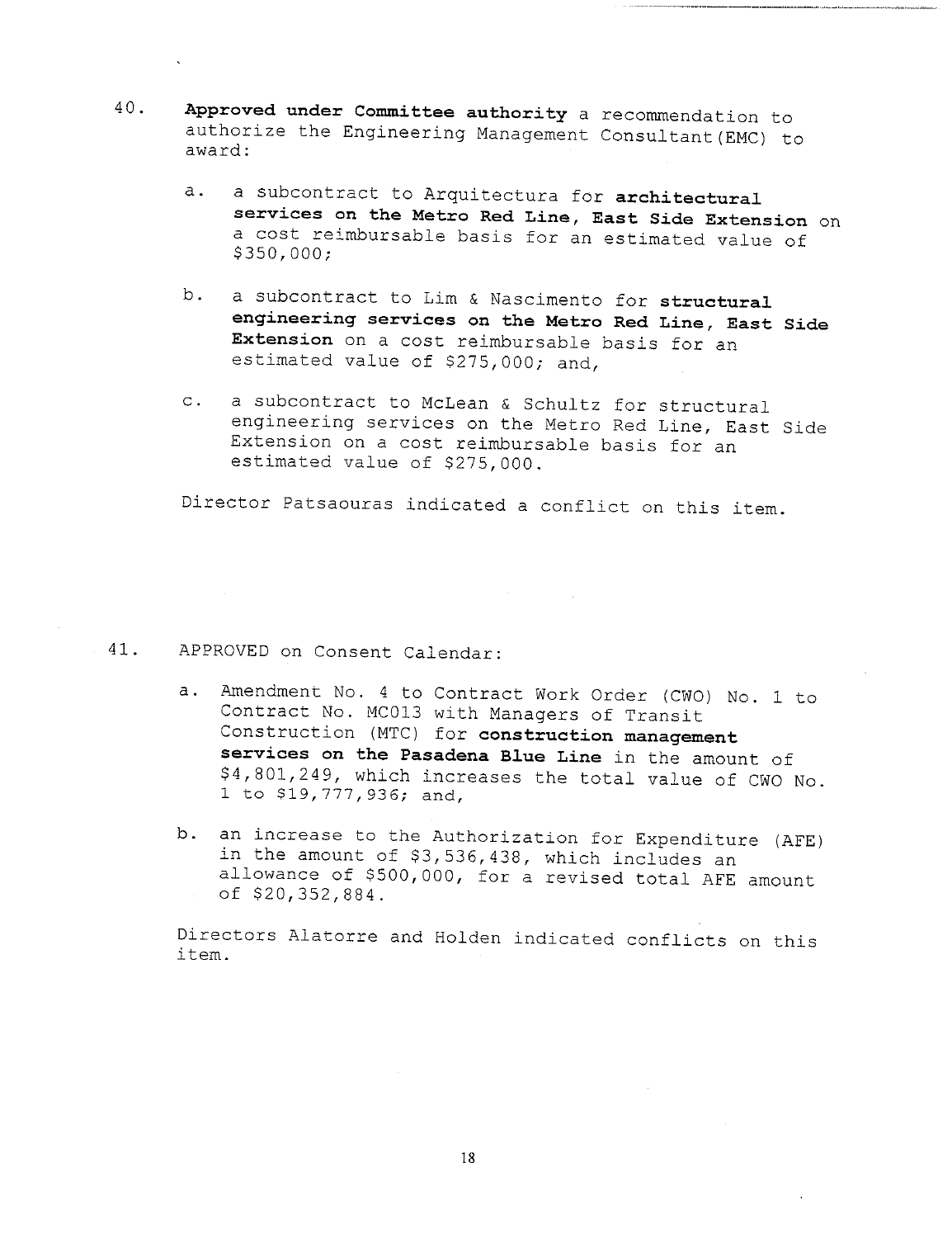#### 42. APPROVED:

- a. Amendment No. 12 to Contract No. FM014, with Fluor Daniel, Inc., for **Project Management Oversight and Assistance (PMO/PMA) Services** in the amount of \$!,000,000, which increases the total contract value to \$20,904,443, and extends the period of performance through July 31, 1996; and,
- b. an increase of \$1,000,000 to the AFE, for a revised total AFE amount of \$22,203,443.

Director Patsaouras indicated a conflict on this item.

43. CONSIDERED, report containing recommendations on the following **state legislation:**

| AB2640 | (Pringle)             | Oppose  |
|--------|-----------------------|---------|
| SB14   | (Thompson/Boatwright) | SUPPORT |
| SB1868 | (Hayden)              | Oppose  |

Claudette Moody explained that AB 2640 would remove the sales tax on the gasoline excise tax resulting in a revenue loss of approximately \$90 million to Los Angeles.

SBI4 would remove the entire 6% sales tax on gasoline and provide for reimbursement of those revenues by taxing the oil companies on excess profits. Staff's decision to recommend a neutral position on SB 14 was based on the uncertainty of whether the excess profits tax would take effect in a way that would actually benefit transit.

On motion duly made and seconded, the Board decided to vote on SB 14 separately.

APPROVED on the following Roll Call Vote, a position of SUPPORT on SB 14:

Ayes: Noes: Abstain: None Absent: Hoiden, Burke, Cragin, Fasana, Perez, Wilson, Yaroslavsky Antonovich, Dana, Schatz, Zarian Molina, Go!dberg

AB 2640 and SB 1868 - APPROVED the staff recommended position of OPPOSE with Directors Antonovich and Dana voting no.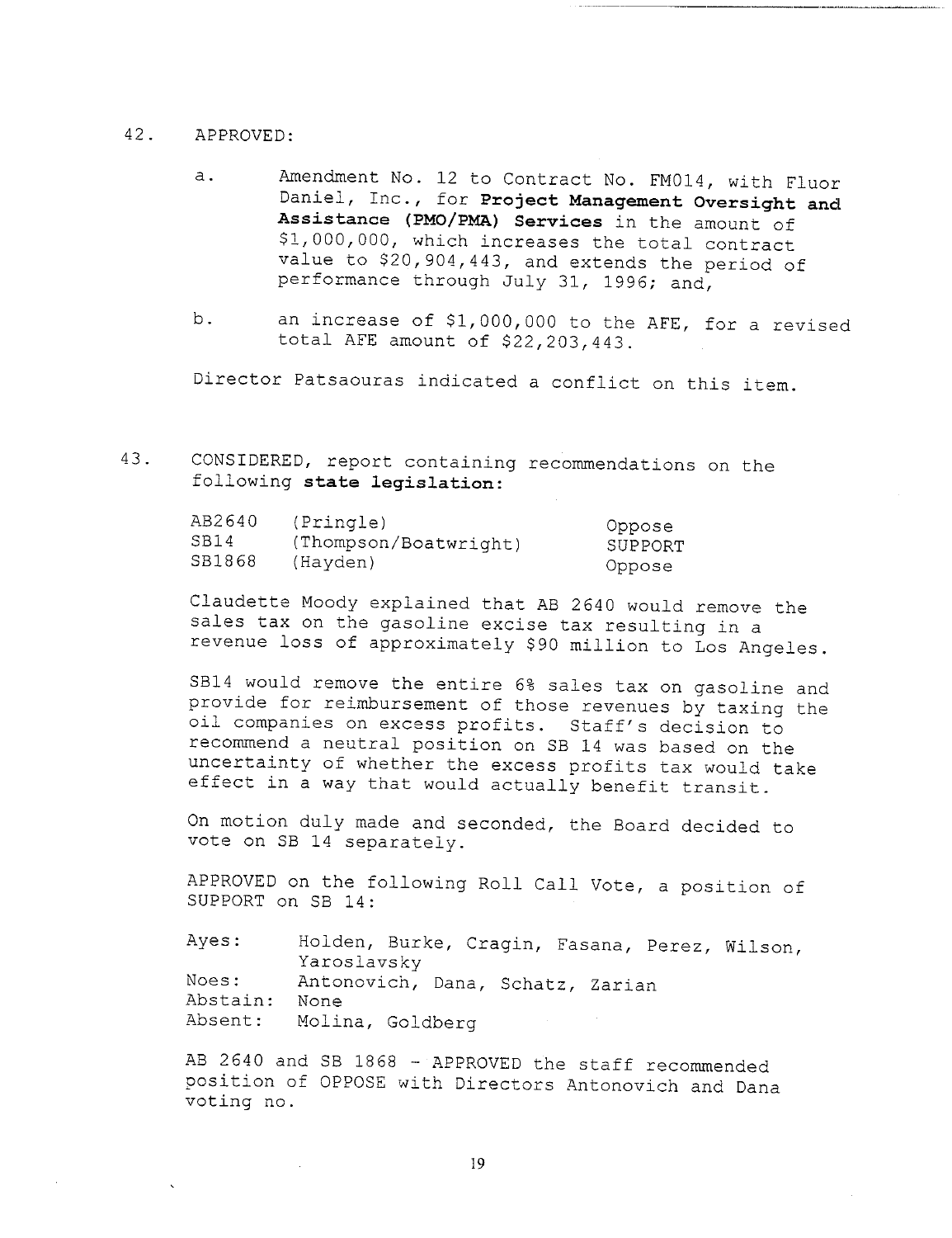Responding to query from Director Burke, staff explained that the Wolfe letter is currently being circulated in Washington, D.C. in an attempt to bifurcate the issues regarding County of Los Angeles and LAX revenues.

Director Burke requested that the Board Chairman be authorized to sign a letter to be sent to Congressman Wolfe asking that the issues be separated. Director Holden suggested that the same letter be sent to the President of the City Council.

Director Antonovich requested that an item be agendized for next month asking the City Council to schedule Transportation Committee Hearings regarding the \$200 million for past commitments made toward overruns on the subway which are impacting the budget of the MTA.

Director Yaroslavsky commented regarding a letter being sent to Sacramento in support of the Kuykendahl/Margett legislation to change the makeup of the MTA Board. He offered a motion to oppose this compromise. The motion was seconded by Director Burke and FAILED on the following Roll Call Vote:

Ayes: Noes: Abstain: None Absent: Molina, Riordan, Wilso Alatorre, Burke, Alarcon, Yaroslavsky Antonovich, Cragin, Dana, Fasana, Perez, Zarian

- 44. ADOPTED resolution amending the procedures of the MTA **Claims Committee.**
- 45. APPROVED Director Yaroslavsky's motion regarding institution of sanctions for contractors who are not in conformance with work order requirements and regulations.

2O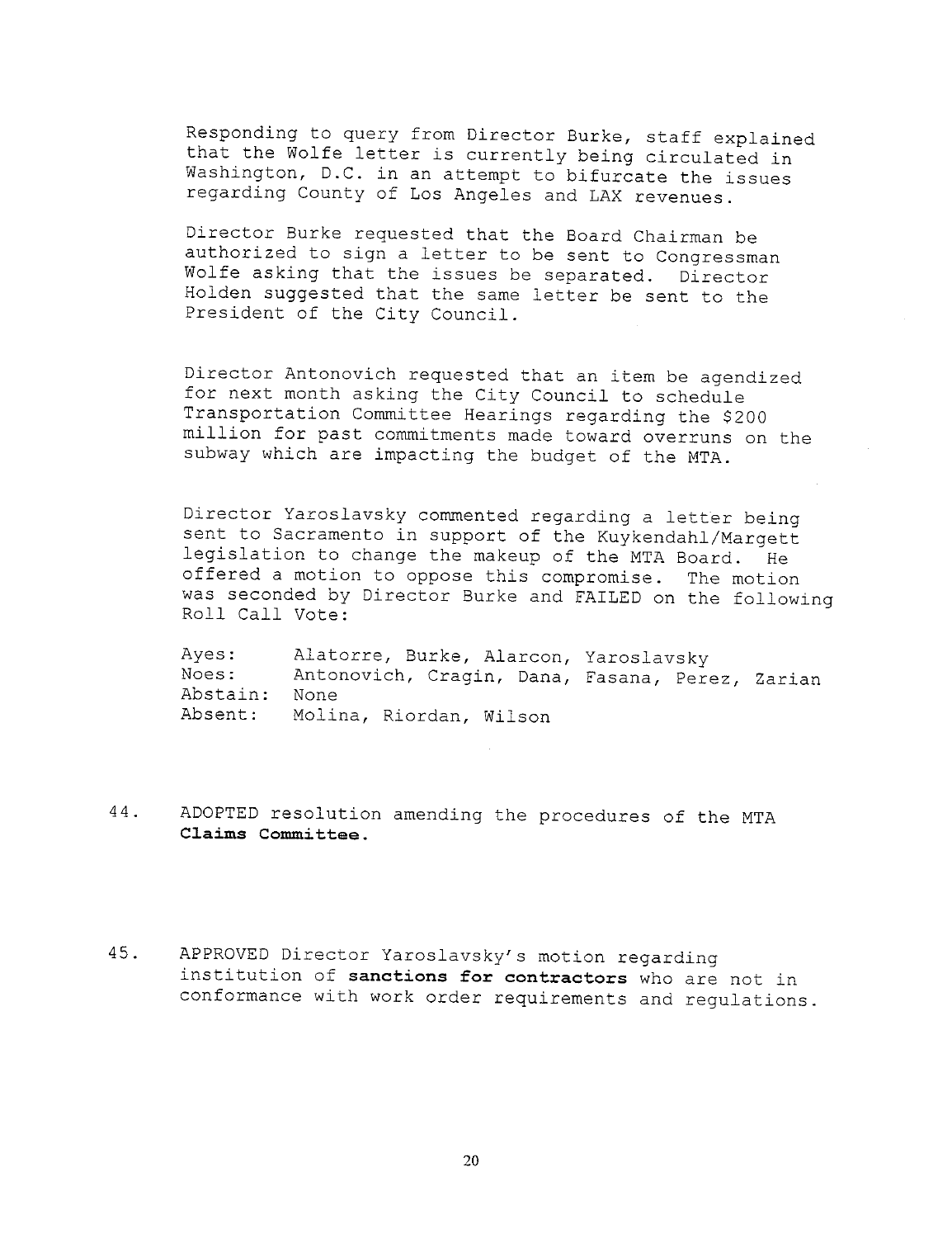46. Consider items not on the posted agenda:

c. Items requiring immediate action because of an emergency situation or where the need to take immediate action came to the attention of the Board subsequent to the posting of the agenda.

CONSIDERED the Chief Executive Officer's report containing a recommendation to authorize a contract with Detroit Diesel Corporation, Los Angeles, for an amount not-to-exceed \$1,800,000 covering an emergency procurement of up to 50 ethanol 6V92 engines.

Director Fasana asked what the savings would be if the engine repairs were contracted out. Staff responded that the cost would be approximately one half that of buying new.

Joseph Drew promised a report back in July analyzing the cost of conversion and a plan for the future.

APPROVED motion by Director Wilson to authorize the purchase of up to I00 engines at a cost of approximately \$3.5 million; the determination of the actual number of engines to be purchased will be made following an analysis of the costs of repair v. conversion v. purchase.

Director Burke requested a report at the next meeting on the results of the test engine conversion.

CEO Joseph Drew introduced Jim Reichert who is serving as interim Executive Officer for Operations during the recruitment process.